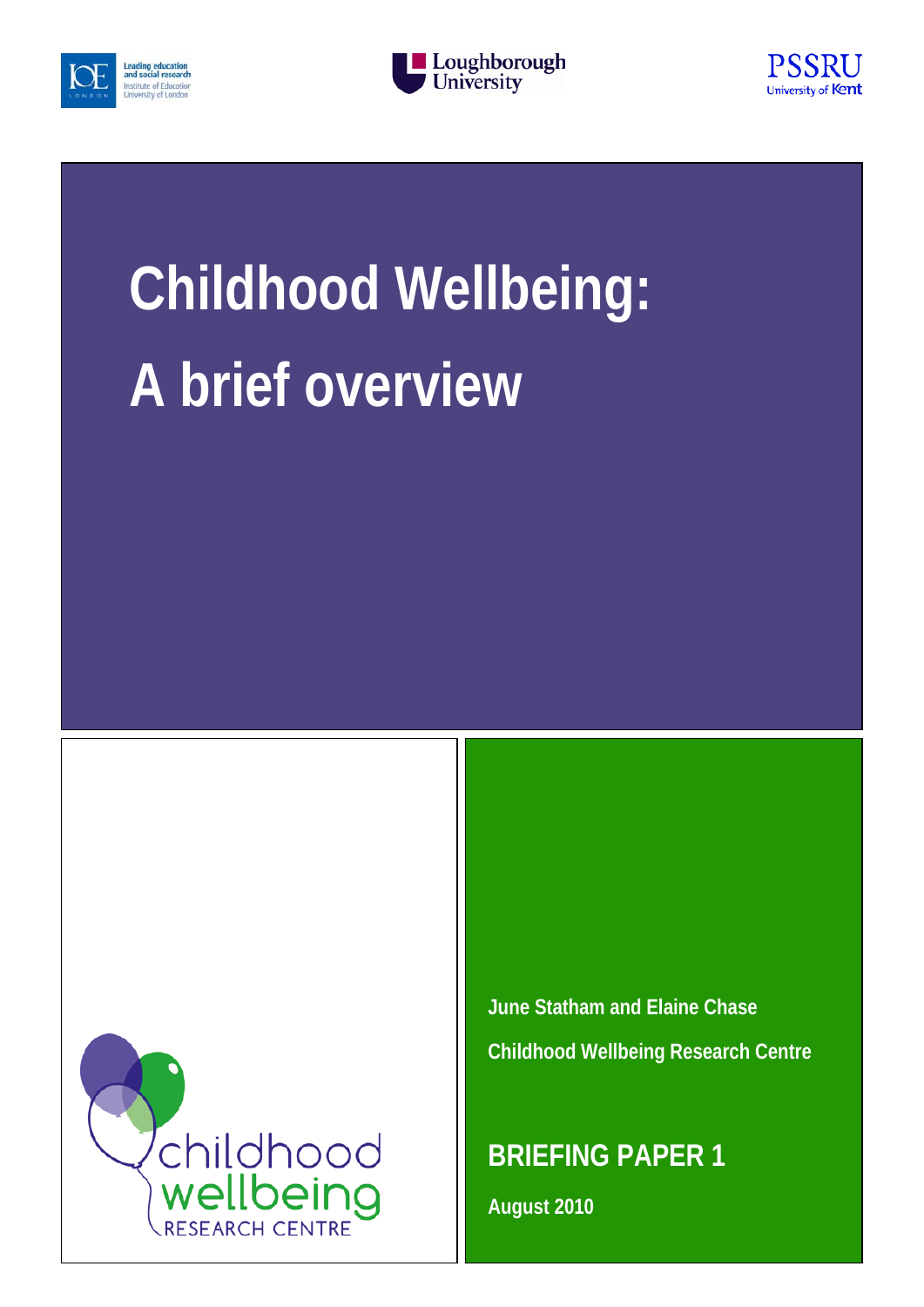# **Executive Summary**

The aim of this briefing paper is to provide an overview of recent evidence in the field of childhood wellbeing. Relevant material was identified through literature and web searching during March/ April 2010, and selected for its potential to illustrate how childhood wellbeing has been defined and understood**.** The paper provides a summary of how wellbeing is conceptualised; the domains and measures employed to assess child wellbeing within the UK and internationally; how the views of children and young people are incorporated into work on child wellbeing; and some conclusions from key studies relevant to the wellbeing of children and young people in the UK. It concludes by highlighting some of the issues and challenges in taking this work forward.

## **What is wellbeing?**

Wellbeing is generally understood as the quality of people's lives. It is a dynamic state that is enhanced when people can fulfil their personal and social goals. It is understood both in relation to objective measures, such as household income, educational resources and health status; and subjective indicators such as happiness, perceptions of quality of life and life satisfaction**.** 

## **Domains and measures of childhood wellbeing**

- Childhood wellbeing is defined in many different ways.
- A wide variety of domains and measures are used to assess levels of childhood wellbeing.
- The different domains and measures employed make it difficult to make meaningful comparisons of childhood wellbeing across different studies and different contexts.
- The different foci of wellbeing initiatives (for example on needs, poverty, quality of life, social exclusion or children's rights) has implications for the type of policies and programmes that are supported.
- There is some emerging consensus that childhood wellbeing is multi-dimensional, should include dimensions of physical, emotional and social wellbeing; should focus on the immediate lives of children but also consider their future lives; and should incorporate some subjective as well as objective measures.

#### **Children and young people's views on wellbeing**

There has been a gradual shift in the last few years away from being over reliant on objective measures of child wellbeing towards engaging children and young people in defining the parameters around what constitutes wellbeing. This move has revealed some important differences in how adults and children define wellbeing and the aspects of wellbeing that children prioritise compared to adults.

#### **Conclusions from current research relevant to childhood wellbeing in the UK**

- The UK performs poorly in some international 'league tables' of children's wellbeing discussed in this paper, although the limitations of such de-contextualised comparisons need to be borne in mind, as well as differences in definitions and in data availability that may penalise those countries (like the UK) with more data available for comparison.
- International comparisons indicate that wellbeing is negatively associated with income inequality and positively associated with spending on family benefits and services.
- There is no direct association between poor childhood wellbeing and the prevalence of 'broken' families'.
- There is a close association between childhood wellbeing and positive family relationships.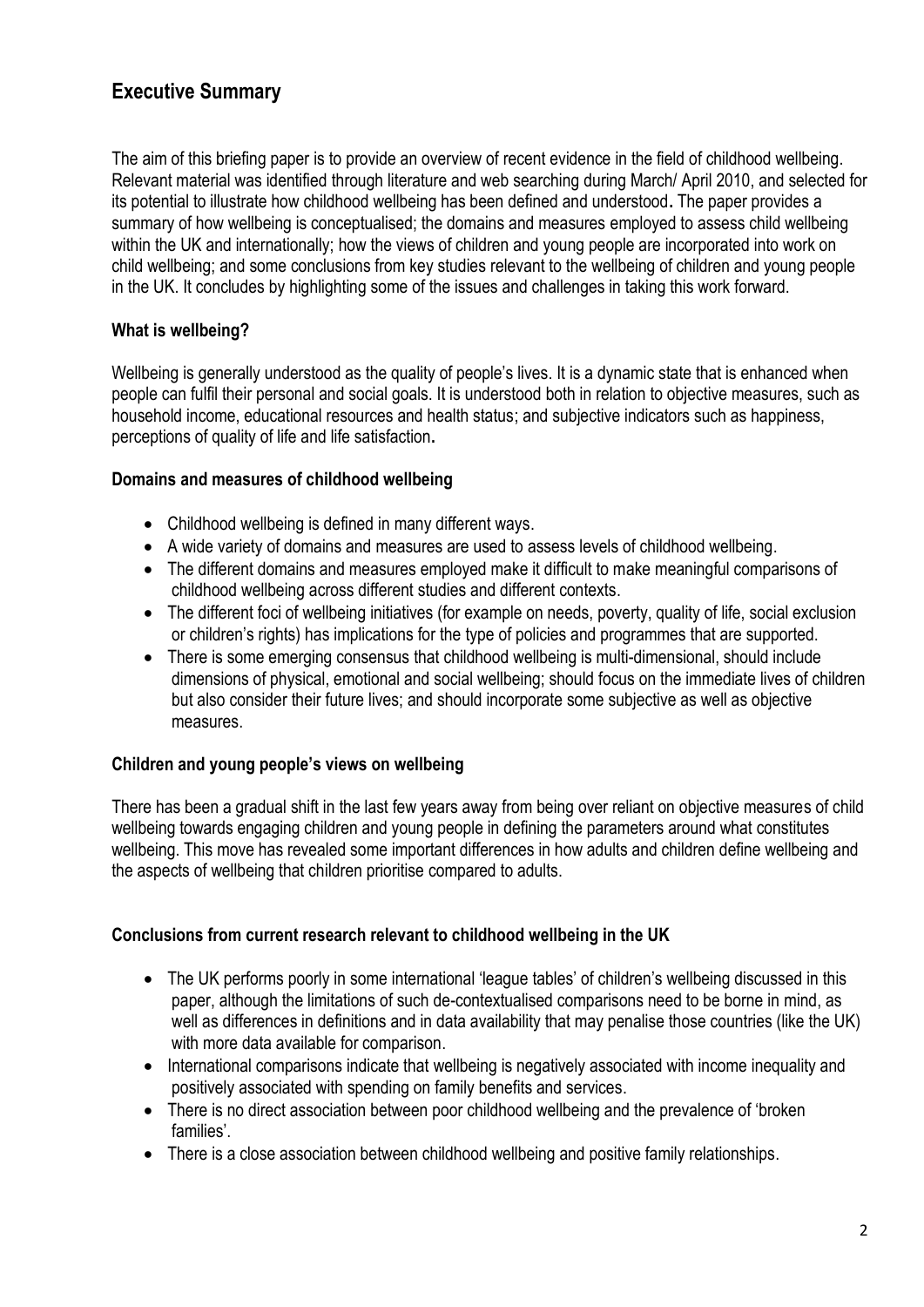#### **Issues and challenges**

- Wellbeing and childhood wellbeing in particular, are widely used concepts but have a weak theoretical basis.
- There are currently limited data on child wellbeing and particularly a lack of data which is disaggregated according to age, gender, disability, ethnicity, sexuality or by wider socio-economic or inclusion markers such as migrant status.
- Cultural and class implications of wellbeing are not well understood.
- There are evident difficulties in making comparisons in child wellbeing using indicators across widely variable contexts.

## **Future work**

From the literature reviewed, improvements in theorising and operationalising childhood wellbeing are likely to emerge from a shared understanding that childhood wellbeing:

- Is multidimensional
- Considers measures offering both objective and subjective perspectives on quality of life
- Incorporates the views and perspectives of children and young people themselves
- Focuses on attributes and strengths as well as difficulties and deficiencies
- Considers the wellbeing of children in the 'here and now' and does not focus exclusively on long-term outcomes
- Incorporates measures of individual physical and emotional/mental wellbeing
- Incorporates measures which take account of the context of children and young people's lives
- Is considered at different stages of children and young people's lives (from in-utero through to the transition to adulthood)
- Pays attention to culture, gender, age and other personal characteristics and how these factors may influence feelings of wellbeing as well as objective child wellbeing outcomes
- Is not overly focused on mainstream contexts of young people's lives such as home and school but also considers the wellbeing of young people who are excluded from these environments, and differences across contexts.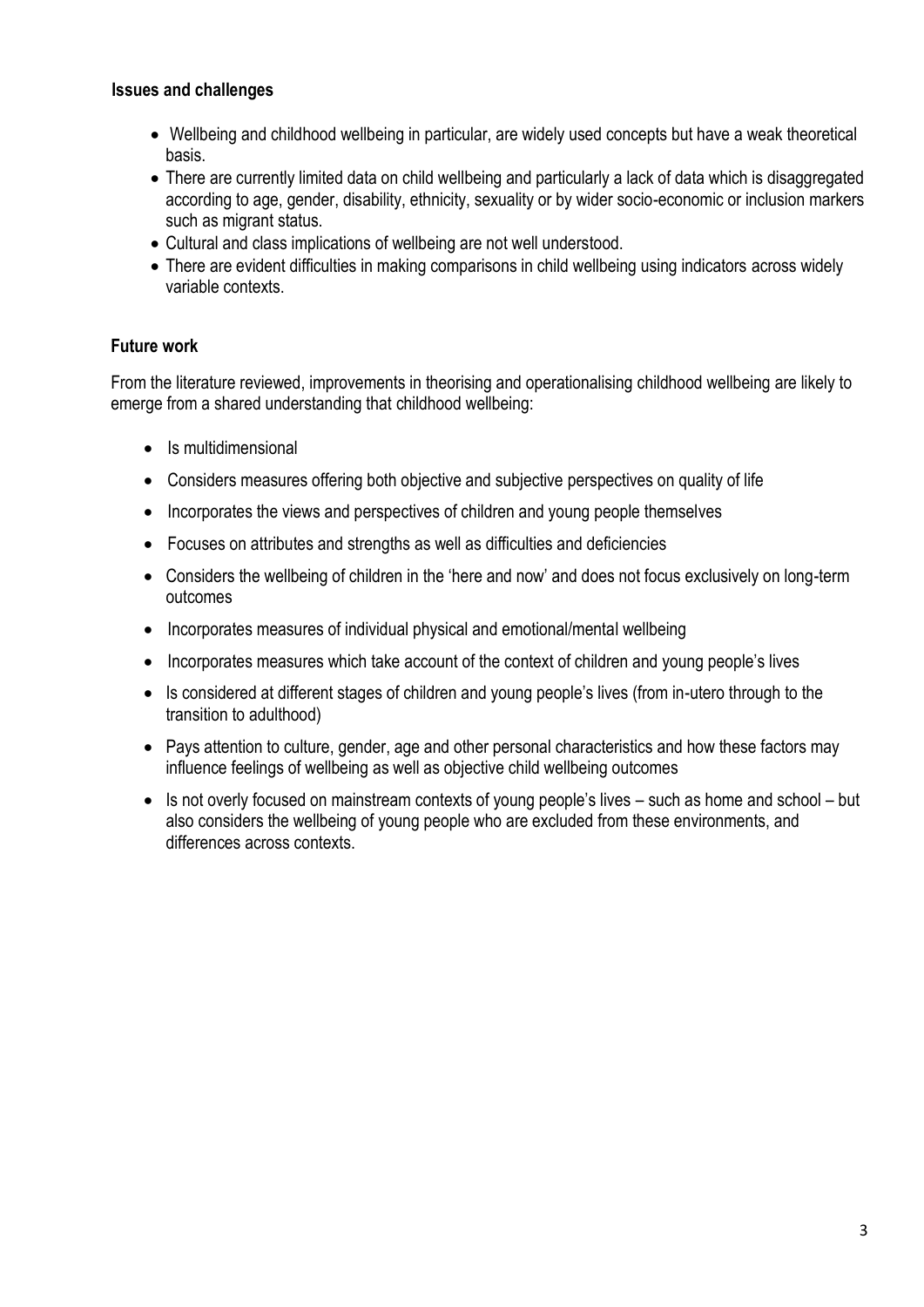## **Introduction**

There is considerable ongoing work in relation to the definition and measurement of childhood wellbeing in the UK. This has included both objective indicators and measurements and an increasing focus on subjective wellbeing measures. There has also been a focus on how wellbeing is understood within different policy contexts (Ereuaut and Whiting, 2008) and across different policy jurisdictions within the UK (Pedace, 2008). Other work has attempted to clarify the different conceptual frameworks that can be applied to the notion of wellbeing, including needs, rights, poverty, quality of life and social exclusion (Axford, 2009).

Internationally, too, there has been substantial interest in developing a set of indicators which can be used to monitor childhood wellbeing across countries and over time (described further below). UNICEF (2007), the European Commission (2008) and the Office for Economic Cooperation and Development (OECD) (2009) have all been active in this area, and the level of interest is indicated by the fact that there is now an International Society for Child Indicators (ISCI)<sup>1</sup> which holds annual conferences and publishes an academic journal, *Child Indicators Research*. In addition, Wikichild<sup>2</sup> is a newly developed interactive online source for child wellbeing research and data, managed in its start-up phase by a consortium including OECD, ISCI and the UNICEF Innocenti Research Centre.

Yet despite considerable academic and policy interest in wellbeing to date, the concept of wellbeing is difficult to pin down. It has been described as 'intangible, difficult to define and even harder to measure' (Thomas, 2009, p11), and as 'conceptually muddy...[but] pervasive' (Morrow and Mayall, 2009, p221).

# **Aims and scope of this briefing**

The aim of this briefing paper is to summarise current thinking and debate surrounding the concept of childhood wellbeing and to bring together information about current and recent activity, including major reviews and reports, approaches to measurement, headline findings and key issues. It is *not* intended to be a comprehensive mapping or review of individual research studies and their findings. Instead, the aim is to provide a high-level briefing which describes the current state of play in the field, discusses the concept of childhood wellbeing and highlights issues that need to be taken into account in developing policy and practice. Relevant material was identified through literature and web searching during March/ April 2010, and selected for its potential to illustrate how childhood wellbeing has been defined and understood. There is a predominant focus on the UK, but significant international work is included where particularly relevant. In keeping with the aim of outlining the current state of play, the majority of references are to studies published in the last two to three years, although the paper also draws on a systematic review published in 2003 (Pollard and Lee) which incorporated 415 papers on childhood wellbeing. Current policy relevant to childhood wellbeing across England, Ireland, Scotland and Wales was also briefly reviewed to consider how childhood wellbeing is conceptualised within different areas of UK policy jurisdiction.

The rest of this briefing paper covers:

- What is wellbeing?
- Domains and measures of wellbeing
- Policy frameworks for childhood wellbeing within the UK
- Children's views on wellbeing
- Some conclusions drawn from childhood wellbeing studies
- Issues and challenges
- Future work on child wellbeing

1

<sup>1</sup> <http://www.childindicators.org/>

<sup>2</sup> [http://www.wikichild.org/index.php/Main\\_Page](http://www.wikichild.org/index.php/Main_Page)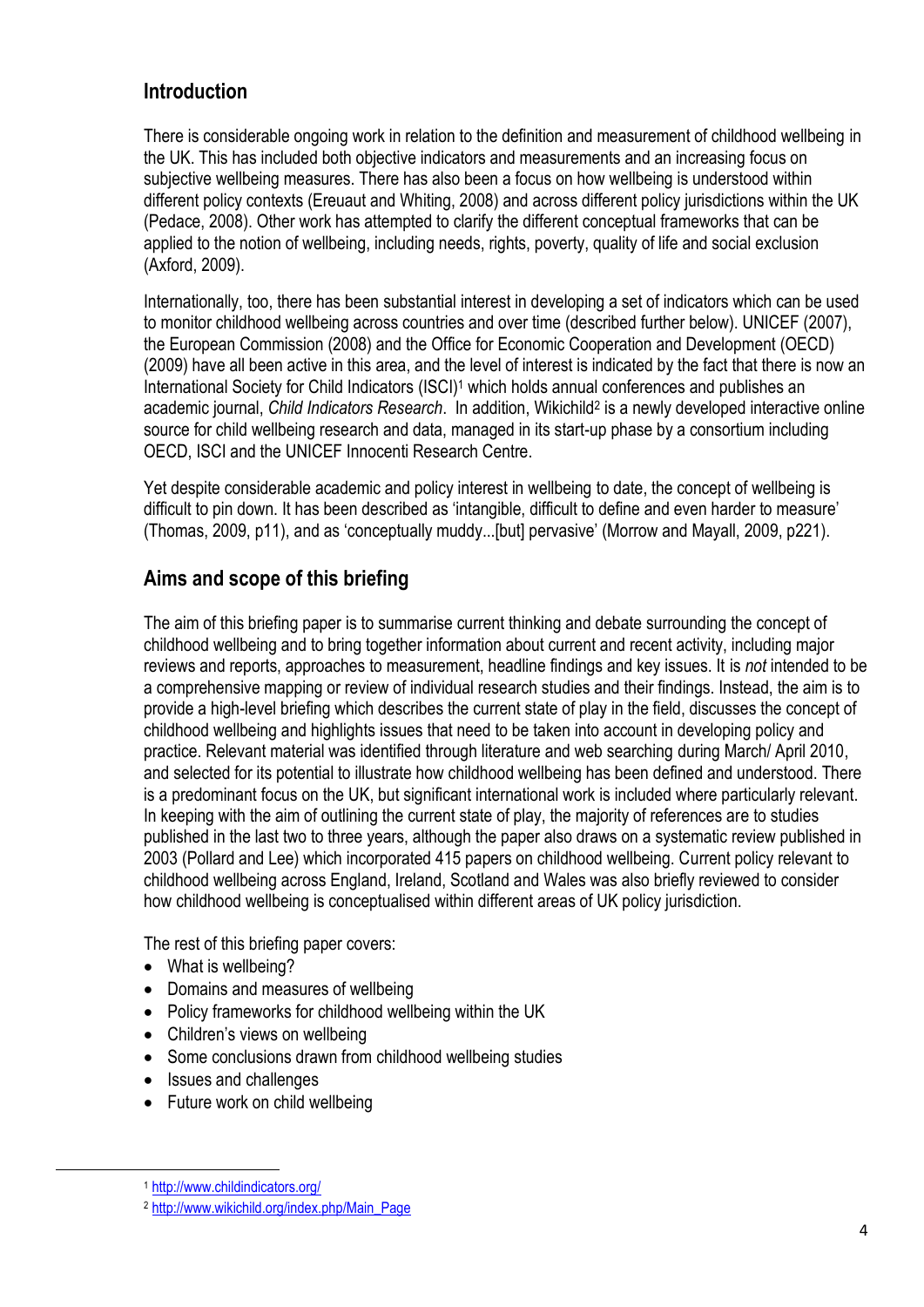# **What is wellbeing?**

Early conceptions of 'wellbeing' emerged from a more general movement to de-medicalise health and encourage governments to consider a wider range of factors which contributed to poor health beyond disease or its absence. The Alma Alta definition of health (WHO 1978) defined health as *'a state of complete physical, mental and social wellbeing and not merely the absence of disease or infirmity'*. Since then, wellbeing has evolved as an overarching concept which is generally held to describe the quality of people's lives (Rees et al, 2010). The Government Office for Science Foresight Report on Mental Capital and Wellbeing (2008) suggests that wellbeing is a dynamic state that is enhanced when people can fulfil their personal and social goals and achieve a sense of purpose in society. Rather than being static, wellbeing emerges from how people interact with the world around them at different points in their lives. It is not necessarily the same as being happy, since anxiety, depression and anger are sometimes to be expected in life.

Concepts such as 'wellbeing', 'life satisfaction' and 'quality of life' are often used interchangeably, and incorporate both objective and subjective aspects of a person's life – both observable facts (such as household income, family structure, educational achievement, health status) and an individual's own feelings about these things and their life in general. Wellbeing indicators, especially those used for crossnational comparisons, have tended to focus on **objective** data collected by most countries and available in administrative records. For example the UNICEF (2007) comparative study of child wellbeing in rich countries included children living in homes below the poverty line, children in homes where there was no employed adult, and children in homes where there were few education resources, as indicators of low wellbeing within the domain of 'material wellbeing'. However, there has been increasing recognition that objective measures of wellbeing are not sufficient for the development of policy, and that **subjective**  indicators based on individuals' self reports of aspects of life such as happiness, social connectedness, perceived quality of life and life satisfaction are also needed.

Another important distinction in the literature is between understandings of childhood wellbeing which adopt a **developmental** perspective and those that adopt a **children's rights** perspective (Pollard and Lee, 2003). A developmentalist outlook is more likely to adopt measures associated with deficits, such as poverty, ignorance, and physical illness. While such indicators are important to begin to redress issues of inequalities and social exclusion which negatively impact on children's health and wellbeing, they tend to ignore the potential, attributes and strengths of children. Where an understanding of children's rights is central to a concept of wellbeing, indicators and measures tend to focus more on factors which provide opportunities and help them reach aspirations, and which focus on the quality of their lives *now* rather than just in the future (Morrow and Mayall, 2009).

## **Domains and measures of wellbeing**

- Childhood wellbeing is defined in many different ways
- A wide variety of domains and measures are used to assess levels of childhood wellbeing
- The different domains and measures employed make it difficult to make meaningful comparisons of childhood wellbeing across different studies and different contexts
- The different ways in which childhood wellbeing is defined and measured lead to different policy and programme initiatives
- There is some emerging consensus that childhood wellbeing is multi-dimensional, should include dimensions of physical, emotional and social wellbeing; should focus on the immediate lives of children but also consider their future lives; and should incorporate some subjective as well as objective measures.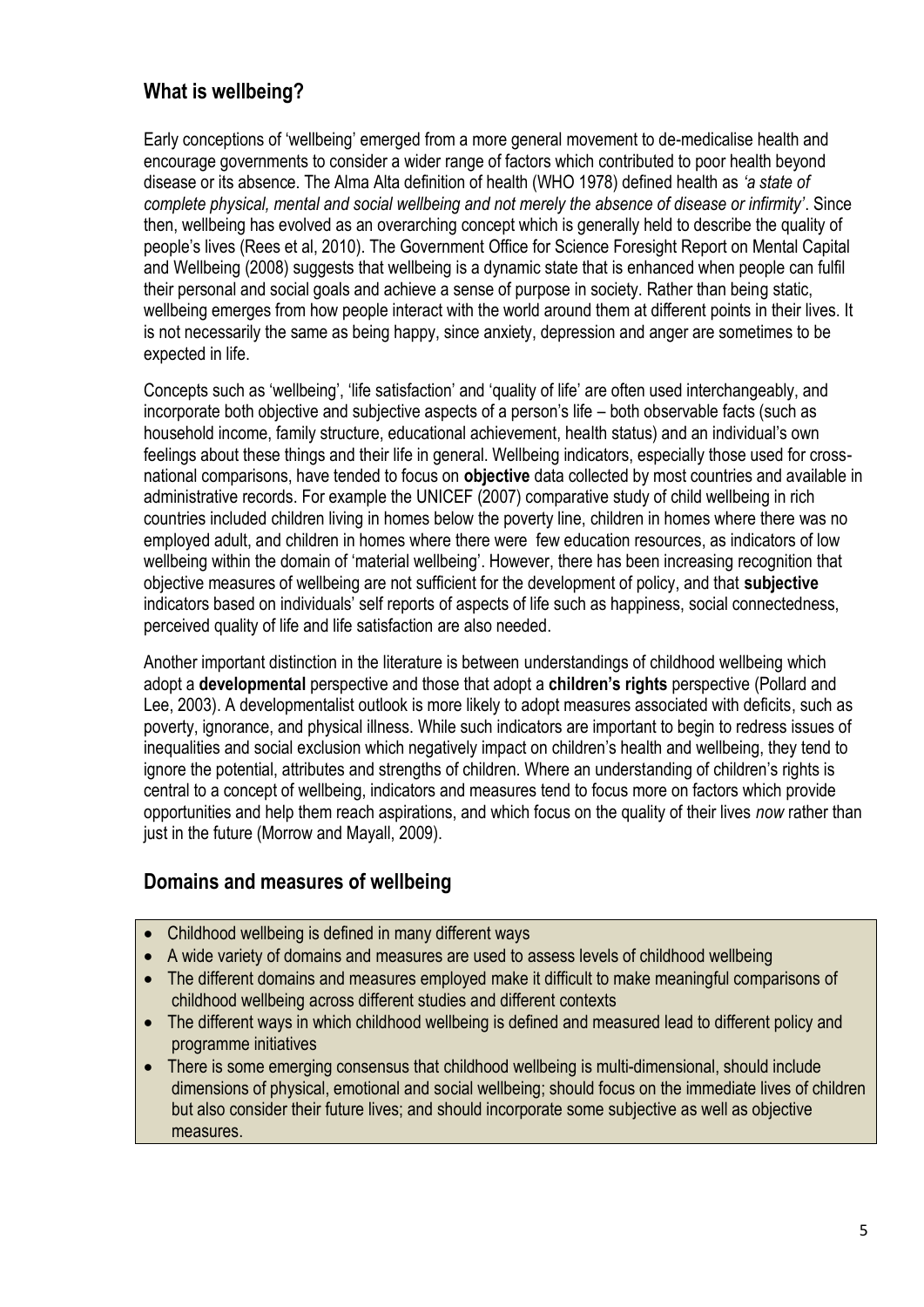This section of the report examines some examples of the different dimensions (or domains) of child wellbeing that have been chosen for measurement in different contexts. These offer useful insights into how childhood wellbeing is understood and illustrate the complexity of the field. There is a general consensus in the literature that childhood wellbeing is multi-dimensional; that it needs to be contextualised; and that it needs to be considered in a holistic way, taking account of both changes at different stages of children and young people's development and of transitions in other aspects of their lives. However, there is still limited agreement on what the constituent components of child wellbeing are, or of how they should be weighted in terms of importance or priority.

The examples of studies and indices below, some international and some national, illustrate the many different ways in which childhood wellbeing has been conceptualised, and the variety of methods that have been used to attempt to measure it. For example, the domain of children's health may be understood as physical health, including aspects such as fitness levels, diet, nutrition and risky behaviour; and it may or may not include psychological and/or emotional health (in many cases this is a separate domain). Children's safety and accident levels may be included within the domain of health, or treated separately. Subjective wellbeing is sometimes identified as a separate domain, but in other cases is included within other domains or not considered at all. Subjective wellbeing may be treated as synonymous with psychological wellbeing, or as a separate concept. There may be indicators for 'community connectedness' (Land, 2007), 'civic participation' (in the Chapin-Hall Multi-National project), and concerns about national and global issues (Rees et al., 2009).

Some measures, such as the New Economics Foundation's *Happy Planet Index* (which does not focus specifically on children, but has relevance to their lives) place particular emphasis on environmental impact and sustainability<sup>3</sup>. Recent work by the Family and Parenting Institute has been attempting to develop ways of understanding and measuring *family* wellbeing, recognising that the wellbeing of children especially young children – is closely tied to their lives within their family (Wollny, Apps and Henricson, 2010). Measures usually contain a number of broad domains, with indicators addressing particular aspects of wellbeing. These measures have been developed for different purposes, such as cross-national comparisons, local planning, and measuring individual child wellbeing (the latter is particularly common in health-related quality of life approaches). They draw on a range of data sources, some combining subjective and objective measures, others using either one or the other.

As will be considered in the following section, the different foci of wellbeing initiatives have resulted in different policy and programme outcomes. Research by the Dartington Social Research Unit (Axford, 2009), for example, identified five different 'lenses' through which child wellbeing was viewed by government policy makers, and drew connections between these perspectives and the types of initiatives supported. It is argued that they are all useful concepts, but that the differences between them are rarely articulated and they do not form a 'cohesive mix' (Axford 2009, p370). The focus may be on **needs**, usually involving assessing the needs of children and families within specific communities, or on eradicating **poverty** (with a focus on child poverty). It may be a more positive focus on improving the **quality of life** of children, through a range of initiatives such as having safe places to play and introducing social and emotional learning in school. A fourth lens is **social exclusion**, leading for example to efforts to reduce teenage pregnancy and improve attendance at school. The final lens is that of children's **rights**, where it is suggested that current policy is more patchy and inconsistent.

Despite the differences in emphasis and approach, there is some degree of consensus emerging from these different studies/indices. All measure multiple dimensions of children's lives, and most include domains which relate to their physical, psychological and social wellbeing in one form or another. They also incorporate, to varying degrees, measures of socio-economic and environmental wellbeing such as educational attainment, economic and material resources, housing and the local environment, quality of school life and access to leisure activities.

**.** 

<sup>3</sup> http://www.happyplanetindex.org/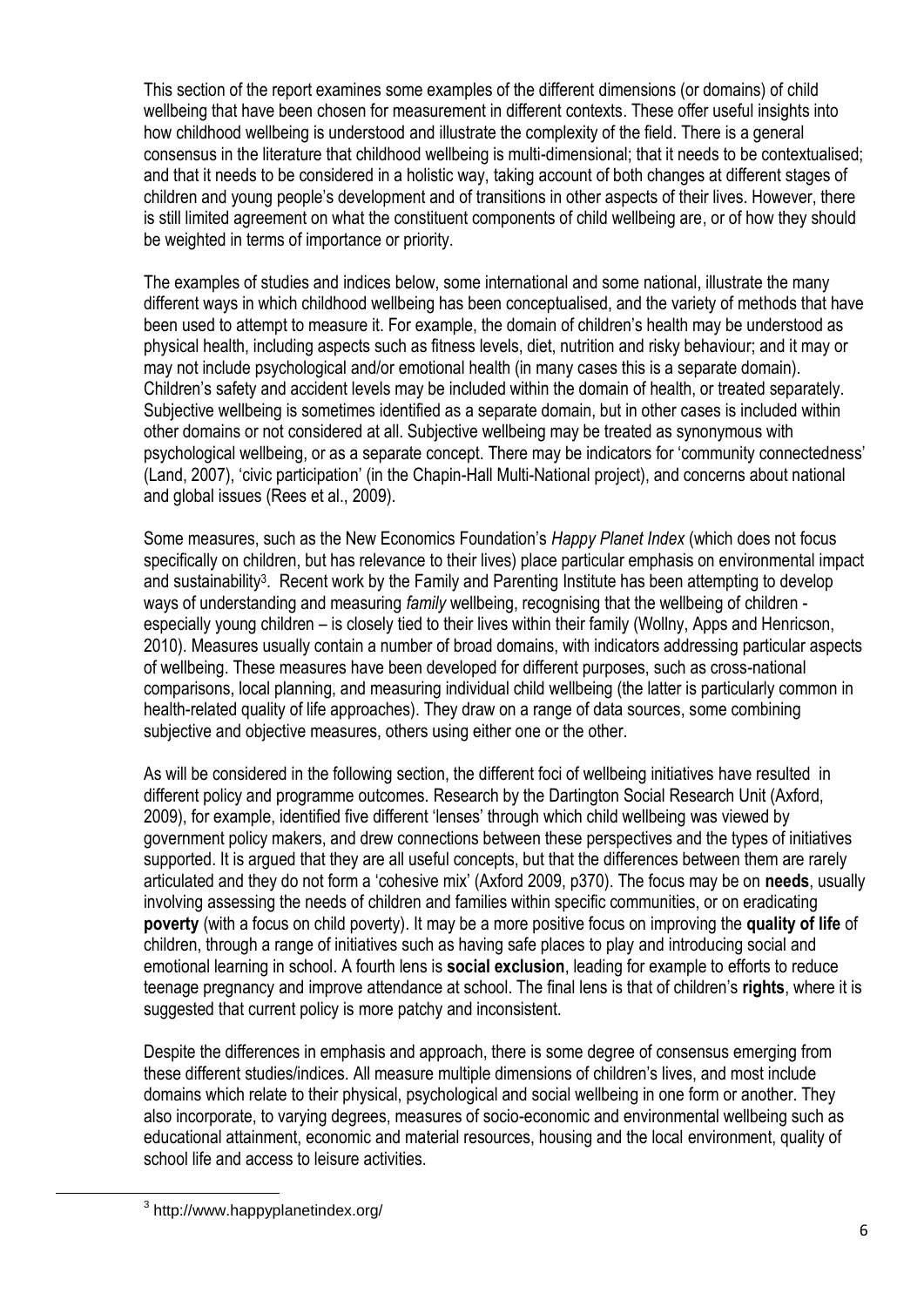The broad dimensions used to measure the wellbeing of children and young people are similar to those used for adults (see Keyes et al., 2003), although the specific indices may differ to reflect the circumstances of children's lives, such as attending school and being dependent on parents/carers for the provision of material necessities.

### **Examples of international comparisons of child wellbeing**

The **Multi-National Project for Monitoring and Measuring Children's Wellbeing** was first established in 1996 and is coordinated by the Chapin Hall Centre at the University of Chicago<sup>4</sup>. It involves experts from 28 countries and aims to improve ability to monitor and measure the status of children around the world, and to create a multi-national network of partners and archive of comparable data. A set of around 60 indicators has been organised under five overarching domains: safety and physical status; personal life; civic life; children's economic resources/contributions; and children's activities. Indicators to measure these draw on data from national and international surveys (such as PISA, HBSC and SILC<sup>5</sup>) as well as information collected for administrative purposes by each country. An ongoing difficulty is gaps in comparable data.

The **UNICEF report on child poverty** and child wellbeing in 'rich' countries (UNICEF, 2007) compared data relevant to childhood wellbeing from 21 countries across six dimensions: material wellbeing; educational wellbeing; health and safety; family and peer relationships; behaviour and risks; and subjective wellbeing. The limitations of the data on which the study was based have been widely noted, including a bias towards information on older children; data not disaggregated by child characteristics such as age, sex and ethnicity; key information (for example on child protection and children's mental health) being unavailable for many countries; no attempt to weight different aspects of a child's wellbeing; and the assumption of a causal relationship between the factors studied and wellbeing.

A follow-on to the UNICEF study compared **children's wellbeing across all thirty OECD countries** (OECD, 2009). The domains being measured were altered to focus on indicators with the most potential to be influenced by government policies. Housing, environment and quality of school life were added, but children's subjective wellbeing was removed. This report avoided ranking countries on a single composite score, as the earlier UNICEF report had done. However, the OECD comparison was subject to some of the same criticisms. The OECD is continuing its work in this area, including ongoing development of a child wellbeing database which will include outcomes sensitive to different age groups and to contextual variables (Richardson, 2009).

Yet another cross-national comparison used an **Index of Child Wellbeing in Europe** to compare 27 EU Member States, plus Norway and Iceland (Bradshaw and Richardson, 2009). This index had seven domains: child health, subjective wellbeing, personal relationships, material resources, education, behaviour & risk, and housing & the environment. Again, the UK scored poorly given its level of national wealth, especially in domains such as material resources (because of a high number of families with no parent in work) and education (on the basis of school attendance and NEETs rather than educational attainment).

**Kidscreen-52** was developed to facilitate cross-national comparisons, but unlike the measures above is based solely on children and young people's self-reporting of their wellbeing (Ravens-Sieberer et al., 2005). This health-related quality of life questionnaire was developed with European Commission funding to provide a measure that could be used to assess quality of life among all children, not just those with health difficulties (which is the usual focus of such a measure). It contains 52 items organised into 10

 $\overline{a}$ 

<sup>4</sup> <http://multinational-indicators.chapinhall.org/Index.html>

<sup>&</sup>lt;sup>5</sup> Program for International Student Assessment (PISA); Health Behaviour in School Aged Children (HBSC); Statistics on Income and Living Conditions (SILC)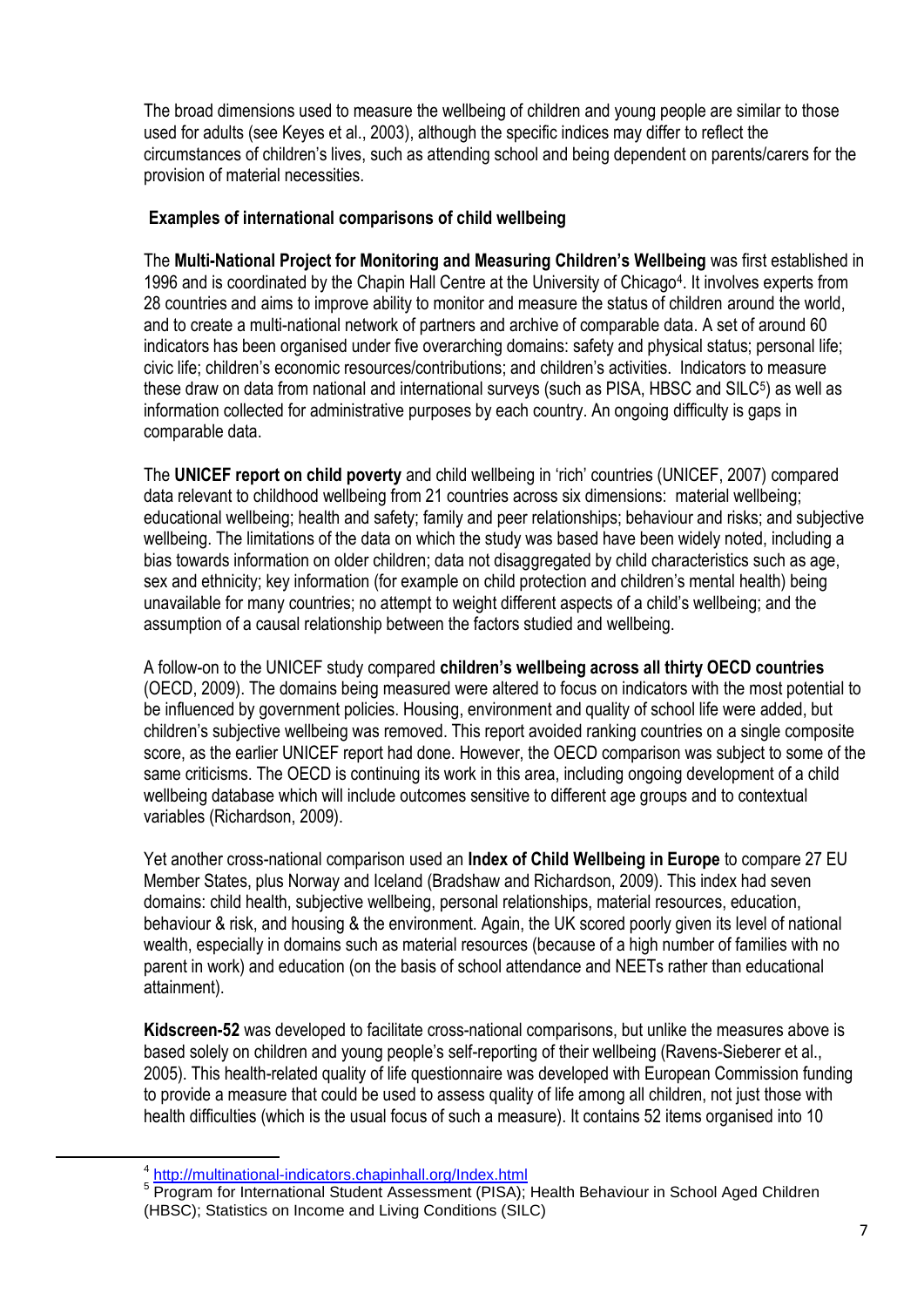domains including factors such as physical health; moods and emotions, home life, school environment, social acceptance (including bullying) and the child's perception of their financial resources. The questionnaire was tested in a survey of more than 22,000 children aged 8 to 18 across 12 European countries (with the survey translated into appropriate languages), and was judged to be a 'promising' measure.

Young Lives<sup>6</sup>, an international research project coordinated by Oxford University, emphasises the need to understand children's wellbeing in culturally and locally contextualised circumstances. This project is tracking some 12,000 children growing up in four developing countries over 15 years, examining how poverty affects their wellbeing. It integrates regular questionnaire-based surveys of all the children and their carers every three years, with more in-depth research using participatory methods.

In the United States, a **Child and Youth Wellbeing Index** developed by the Foundation for Child Development is used to track trends over time in the quality of life and wellbeing of America's children from birth to age 18 (Land, 2007). It comprises interrelated composite indices of numerous social indicators of the wellbeing of children and young people, and is produced on an annual basis. The main purpose is to give a sense of the overall direction of change (improvement or deterioration) in the wellbeing of America's children and young people, as compared to two base years of the indicators, 1975 and 1985.

#### **Examples of dimensions and measures of child wellbeing in the UK**

Turning to the UK, there have been several recent developments in measuring wellbeing. A **Local Index of Child Wellbeing** was created by researchers at the universities of York and Oxford for the Department for Communities and Local Government, to provide a method for rating child wellbeing at small area level (Lower Super Output Area level, LSOA). This can be used to inform local planning. The Index uses the same approach and methodology as the better known Index of Multiple Deprivation, although the wellbeing indicator is more restricted by lack of relevant data specific to the situation of children. It is made up of seven domains which are populated with existing data (including information on 'children in need') to produce a figure for each LSOA in England (Bradshaw et al, 2009).

The initial results from what has been described as 'the first national survey in England to take a broad and comprehensive view of children and young people's subjective wellbeing' (Rees et al, 2009) were publicised at an 'Understanding Children's Wellbeing' launch in London in January 2010. This **National Survey of Young People's Wellbeing** was undertaken as part of an ongoing programme of work on childhood wellbeing by the Children's Society**<sup>7</sup>** . Nearly 7,000 young people (aged 10-15) were surveyed in schools by Ipsos MORI in 2008. The questionnaire included three off-the-peg measures of subjective wellbeing: a measure of overall happiness with life and two measures of overall life satisfaction, Cantril's Ladder and Huebner's Life Satisfaction Scale, plus additional indicators of subjective and psychological wellbeing. Under subjective wellbeing were included aspects of self (physical health, emotional health, time use); relationships (with family, friends, people in local areas); and environments (material wellbeing, home, school, local areas, national and global issues). Psychological wellbeing was treated as distinct from subjective wellbeing and focused on aspects such as a sense of purpose; a sense of autonomy; competence; relatedness; locus of control; self image; self-esteem; optimism and aspirations for the future. Further analysis of the data on these components of wellbeing is ongoing, and a second wave of the survey is due to take place in 2010.

The **Avon Longitudinal Study of Parents and Children** (ALSPAC) – a longitudinal study of children born in Avon during 1991 and 1992 – has recently been subjected to some quite extensive secondary analysis to examine changes in childhood wellbeing within a framework of risk and resilience (Gutman et al, 2010). This analysis focuses on what is called 'children's psychosocial wellbeing', looking at four different aspects:

1

<sup>&</sup>lt;sup>6</sup> http://www.younglives.org.uk/

<sup>&</sup>lt;sup>7</sup> [http://www.childrenssociety.org.uk/all\\_about\\_us/how\\_we\\_do\\_it/research/19919.html](http://www.childrenssociety.org.uk/all_about_us/how_we_do_it/research/19919.html)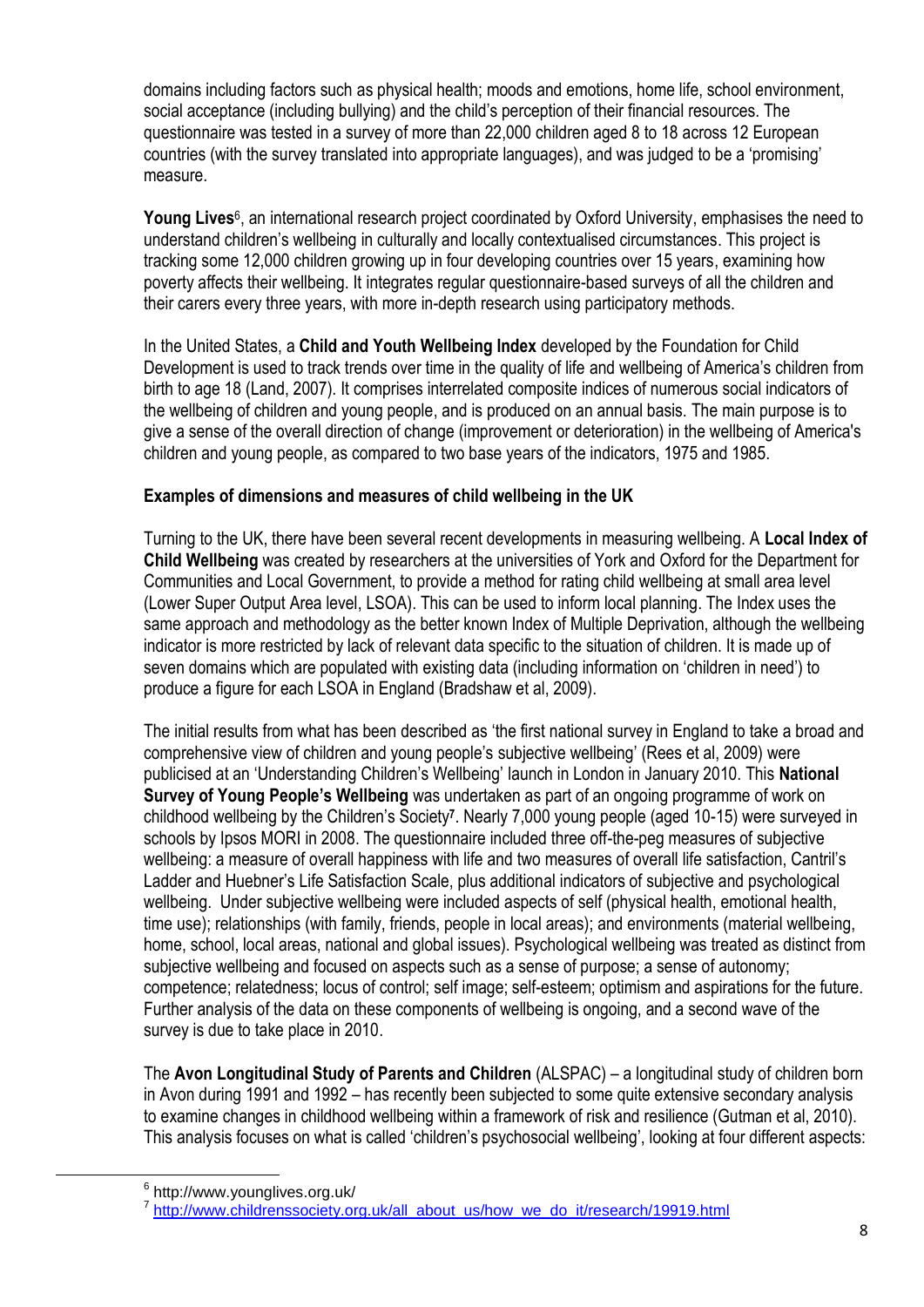emotional, behavioural, social and subjective school wellbeing. Key findings are presented later in this paper.

## **Policy frameworks for childhood wellbeing within Great Britain and Ireland**

Across England, Wales, Scotland and the Republic of Ireland, there are similarities and differences with respect to how childhood wellbeing has been operationalised within national policies and how it is measured. Table 1 provides an overview of the different domains which have constituted childhood wellbeing in the four countries.

In England, *Every Child Matters* (DfES, 2003*)* provided the basis for childhood wellbeing policy up until May 2010, through identifying five key outcomes for children: being healthy; staying safe; economic wellbeing; enjoying and achieving; and making a positive contribution. Emotional wellbeing became the focus of a number of national initiatives under the former Department for Children, Schools and Families (DCSF). For example, the Social and Emotional Aspects of Learning (SEAL) programme<sup>8</sup> was operating in 80% of primary schools and 30% of secondary schools across England by 2008.

| <b>Every Child Matters</b><br>(England) | <b>Getting it Right for Every</b><br>Child (Scotland) | <b>National Set of</b><br><b>Wellbeing Indicators</b><br>(Ireland)                                                      | <b>Wellbeing Monitor</b><br>(Wales) |
|-----------------------------------------|-------------------------------------------------------|-------------------------------------------------------------------------------------------------------------------------|-------------------------------------|
| <b>Being Healthy</b>                    | Every child should be<br>healthy                      | Socio-demographics of<br>children                                                                                       | Physical and mental<br>health       |
| <b>Staying Safe</b>                     | Every child should be safe                            | Children's relationships                                                                                                | A good start in life                |
| <b>Economic Wellbeing</b>               | Every child should be<br>achieving                    | Children's outcomes:<br>Education<br>Health and social<br>$\bullet$<br><b>Emotional and</b><br>$\bullet$<br>behavioural | Education, training<br>and learning |
| <b>Enjoying and Achieving</b>           | Every child should be<br>nurtured                     | Formal and informal<br>supports                                                                                         | Play and leisure                    |
| Making a positive<br>contribution       | Every child should be<br>active                       |                                                                                                                         | <b>Rights and respect</b>           |
|                                         | Every child should be<br>respected                    |                                                                                                                         | Safe home and<br>community          |
|                                         | Every child should be<br>responsible                  |                                                                                                                         | Economic wellbeing                  |
|                                         | Every child should be<br>included                     |                                                                                                                         |                                     |

## **Table 1 Components of childhood wellbeing within national policies (as at April 2010)**

In Scotland, *Getting it right for every child* (Scottish Government, 2008) focuses on eight wellbeing indicators incorporated in the notion that every child should be: safe, healthy, achieving, nurtured, active, respected, responsible and included. This is expected to lead to children who become confident individuals, effective contributors, successful learners and responsible citizens.

Both Ireland and Wales have constructed frameworks which allow them to produce a composite picture of how well children are doing – a 'state of the nation's children' report. This national monitoring inevitably glosses over many of the important differences between the wellbeing of children from different groups (such as differences by age, gender, ethnicity, social class) and between those living in different parts of

 $\overline{a}$ 

<sup>8</sup> http://nationalstrategies.standards.dcsf.gov.uk/primary/publications/banda/seal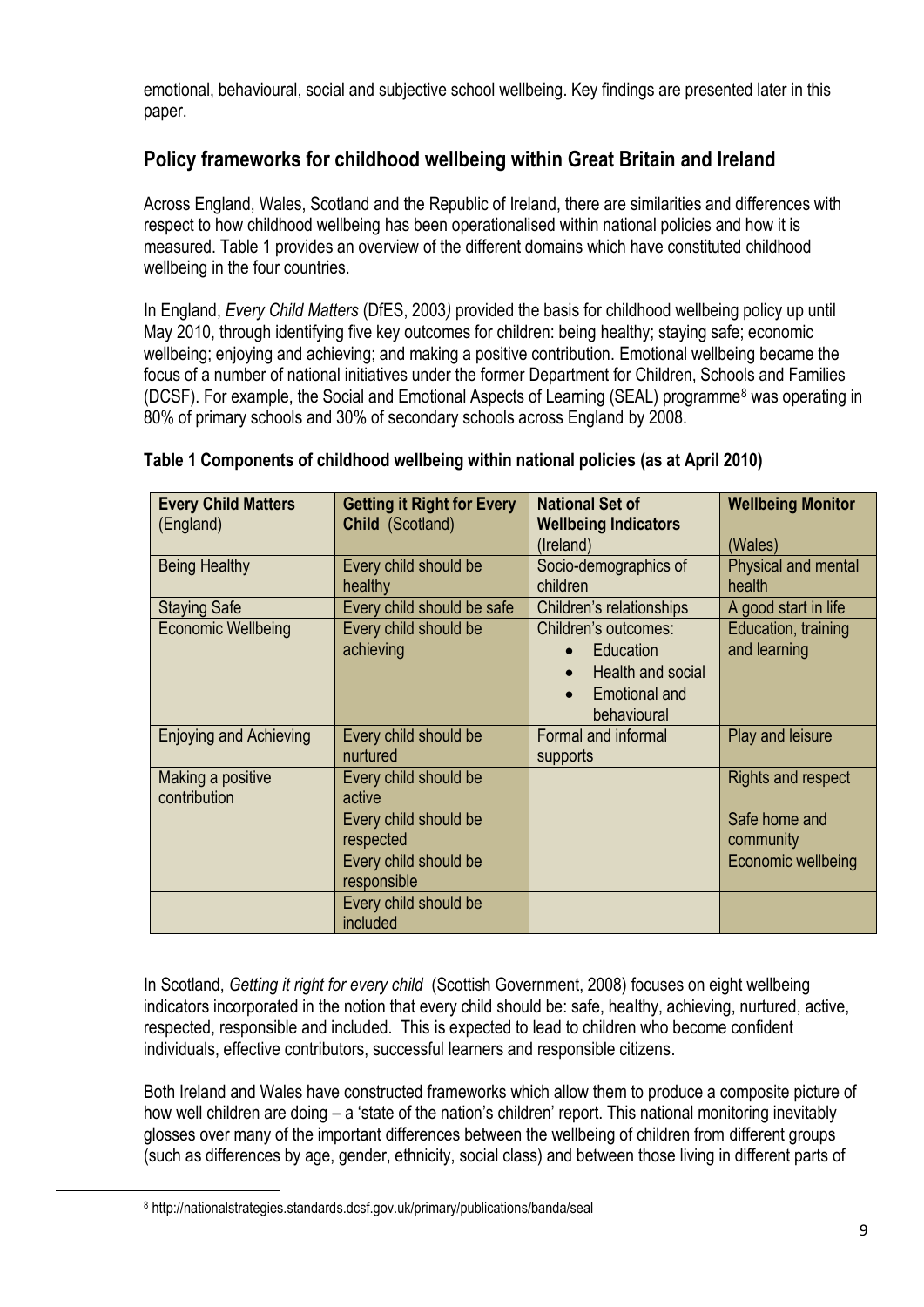the country, but it illustrates how information can be brought together from a wide range of existing data sources and government departments. Another example, from the US, is the Federal Interagency Forum on Child and Family Statistics which coordinates data from 22 federal agencies including departments of defence, commerce, housing, justice and transport as well as education, health and human services. An annual report is produced showing key national indicators of children's well-being (Federal Interagency Forum on Child and Family Statistics, 2009).

The national monitoring in Ireland and Wales is more recent. In Ireland, the 2000 National Children's Strategy made a commitment to publish key indicators of child wellbeing on a regular basis. A *National Set of Wellbeing Indicators* was developed focusing on socio-economic indicators of children's lives; children's relationships with others; children's outcomes (including education outcomes, health and social outcomes and emotional and behavioural outcomes); and formal and informal supports (Hanafin and Brooks, 2005). Two 'state of the nation's children' reports have been produced, one in 2006 and the latest in 2008 (Office of the Minister for Children and Youth Affairs, 2008).

In Wales, the Welsh Assembly Government (WAG) has also developed a national children and young people's well-being monitor, which represents 'a first attempt to bring together statistics and research from a range of different sources to present a holistic picture of children's lives' (WAG, 2008). It is based on themes taken from WAG's seven core aims for children and young people, which are themselves based on the UN Convention on the Rights of the Child. They include measures of a good start to life; access to play, sport, leisure and culture; rights and entitlements; safe home and community and not being disadvantaged by poverty. The monitor was published for the first time in 2008, and the next monitor (incorporating views of children and young people) is planned for 2010.

## **Children's views on wellbeing**

There has been a gradual shift in the last few years away from being over reliant on objective measures of child wellbeing towards engaging children and young people in defining the parameters around what constitutes wellbeing. This latter approach has revealed the importance that children and young people place on their subjective wellbeing, and has highlighted some important differences in how children and adults view and define wellbeing. The following studies provide some important illustrations of these points. In Ireland, children's views were sought to inform the development of the set of national wellbeing indicators (Nic Gabhainn and Sixsmith, 2005). Central to these 8-12 year-old children's views of wellbeing were interpersonal relations with family and friends (including pets), and positive activities or things to do. There were notable differences between children's, parents' and teachers' views of what was most important for children's wellbeing (Sixsmith et al, 2007).

*The Good Childhood Inquiry* (Layard and Dunn, 2009) surveyed around 8,000 young people (14-16 years) across 16 areas in England and within school or educational establishments, asking them what they thought were the most important things that make for a good life for young people, and what in their view prevented young people from having a good life. An analysis of their replies revealed three overarching themes with respect to how young people perceived a 'good childhood': the quality of relationships they had with others, safety, and freedom. Aside from these themes there were 10 components identified as important for a 'good life': family; friends; leisure opportunities; school, education and learning; their own behaviour; their local (physical) environment; their local community; money; their own attitudes; and health, particularly mental and emotional aspects of health.

Research commissioned by the then Department for Children Schools and Families (Counterpoint Research, 2008) also focused on determining children and young people's own views of wellbeing; and the views of their parents. This study highlighted the difficulties of reaching a consensus on what constitutes a 'good childhood' and how it can become a highly subjective measure. The study did reveal however that the family was fundamentally important to a sense of wellbeing for children and young people.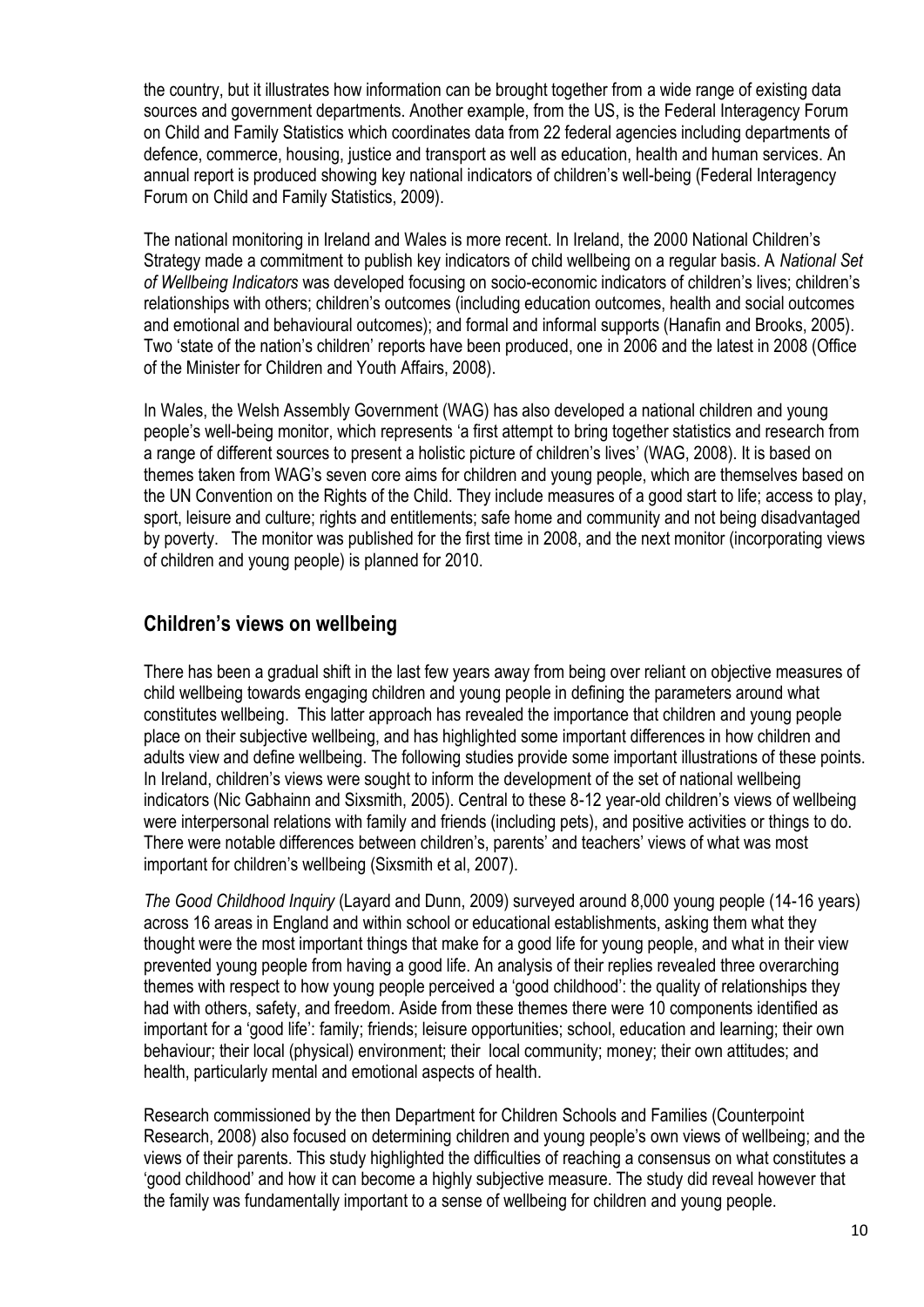In Australia, researchers worked extensively with 126 children (aged 8-15 years) in rural and urban locations to develop wellbeing indicators from children and young people's perspectives (Box 1). The study concluded that the three over-riding concepts of wellbeing as defined by children were a positive sense of self, security and agency. Emotional and relational wellbeing were integral to these concepts (Fattore et al, 2007, 2009).

| Box 1: Wellbeing from children's perspective – an Australian study                                                                                                                                                         |  |  |
|----------------------------------------------------------------------------------------------------------------------------------------------------------------------------------------------------------------------------|--|--|
| Feelings of happiness but also the ability to integrate sadness into one's life and be able to<br>deal with it.                                                                                                            |  |  |
| Feeling secure in social relations.                                                                                                                                                                                        |  |  |
| Being a moral actor in relation to oneself, making decisions in one's own best interests and<br>$\bullet$<br>behaving well in relation to others.                                                                          |  |  |
| Having autonomy and agency and being able to act freely, exert choices and exert influence<br>$\bullet$<br>but being able to do so within strong social relations.                                                         |  |  |
| Keeping safe and feeling secure. This was understood in relation to personal safety; feeling<br>secure within families, and global safety.                                                                                 |  |  |
| Having a positive sense of self including being valued by others; and having a positive self;<br>$\bullet$<br>taking time out / having your own space to reflect.                                                          |  |  |
| Having material resources which linked to having enough money for a decent standard of<br>living for the family. Such needs were not viewed on an individual basis but were centred on<br>the family having enough money.  |  |  |
| Having a good physical environment and home to be in. Young people valued open spaces<br>in which they felt safe; the home as a place of safety and security; the family as a place for<br>having fun and having time out. |  |  |
| Source: Fattore et al. (2007)                                                                                                                                                                                              |  |  |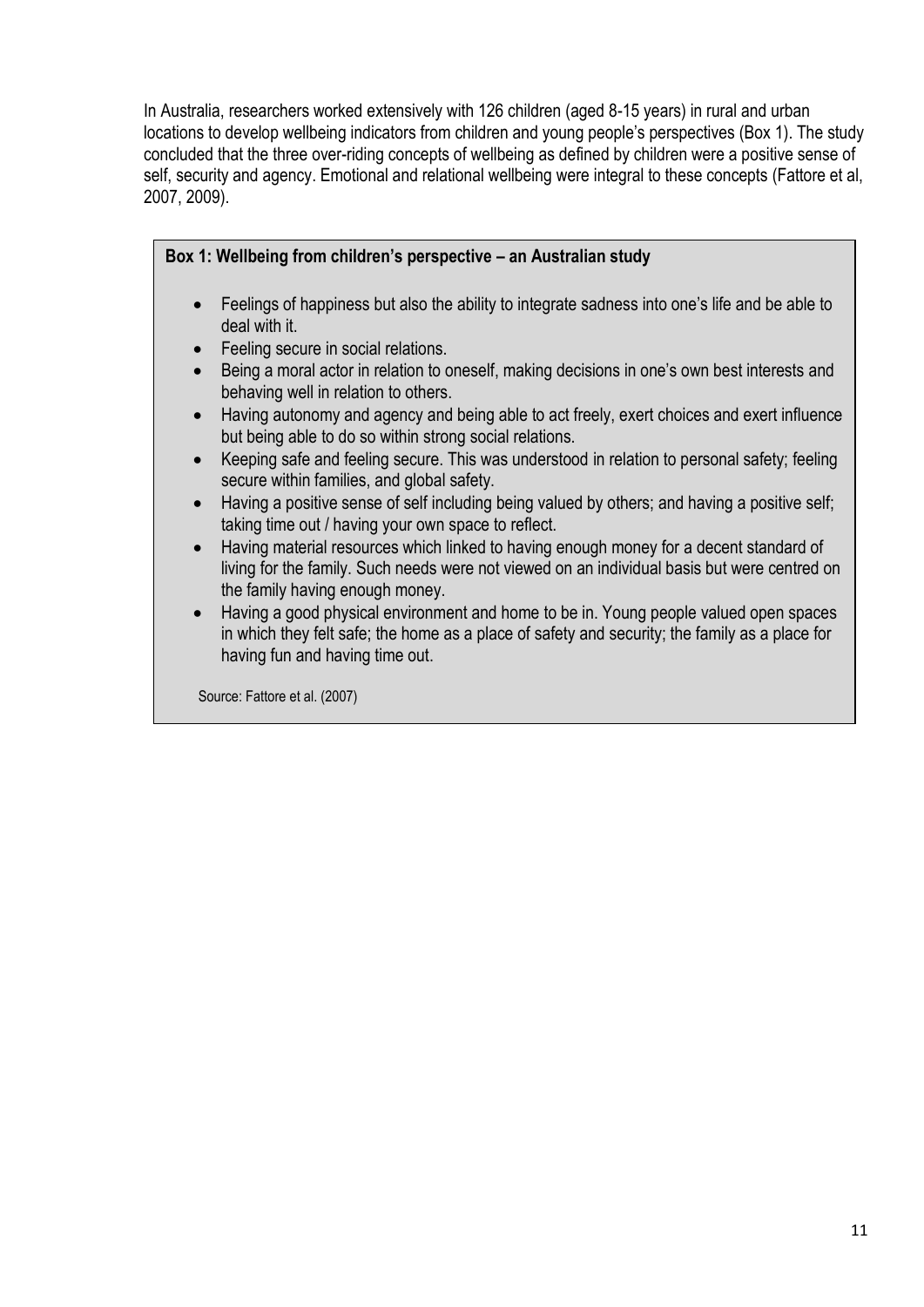## **Some conclusions drawn from child wellbeing studies**

This section of the briefing paper summarises some of the conclusions drawn from key studies in relation to the wellbeing of children in the UK compared to other countries; the factors associated with children's wellbeing; and evidence for change in wellbeing over time.

#### **Cross national comparisons**

The UK performs poorly in some international 'league tables' of children's wellbeing such as those discussed above, although the limitations of such de-contextualised comparisons need to be acknowledged. The most significant of these is differences in data availability across the countries and differences in definitions that could mean that data for the same indicator across two countries might not be comparable. There is potential for international 'league tables' to penalise countries with better data systems because there is data available on more indicators than for other countries. Bearing these caveats in mind, the Index of Child Wellbeing in Europe (Bradshaw and Richardson, 2009) ranked the UK as:

- 24<sup>th</sup> of 29 countries for child health (although doing quite well on health behaviours such as exercise, eating fruit and brushing teeth, the UK scored badly on immunisation rates);
- 21<sup>st</sup> out of 28 countries for subjective wellbeing;
- 24<sup>th</sup> out of 26 countries for material resources (because of the high number of children living in families where neither parent is employed) and
- 22<sup>nd</sup> out of 27 countries for education (although in the sub-domain of educational attainment, the UK was slightly above average).

The UNICEF (2007) comparative study of rich countries received considerable media attention after ranking child wellbeing in the UK the lowest of the 21 countries included in the research, based on data mostly collected around the years 2001 and 2002. The UK was in the bottom third of the rankings for five of the six dimensions and outside the bottom third only on the sixth domain, health and safety.

The OECD (2009) report of 30 countries ranked the UK across the six comparative domains, mostly using data from 2005 or 2006, as follows:  $12<sup>th</sup>$  for material wellbeing;  $15<sup>th</sup>$  for housing and environment;  $22<sup>nd</sup>$  for educational wellbeing; 20<sup>th</sup> for health and safety; 28<sup>th</sup> for risk behaviours and 4<sup>th</sup> for quality of school life.

Although cross-country comparisons are based on national figures, there are unsurprisingly substantial variations within countries on a geographical basis. For example, calculations using the Local Child Wellbeing Index (Bradshaw et al 2008) showed considerable local authority and regional differences. The South East region had 20 per cent of its Lower Super Output Areas with the highest child wellbeing (the greatest proportion in England), whereas London had the lowest proportion at just nine per cent.

#### **Factors linked to children's wellbeing**

Bradshaw and Richardson (2009), using the Index of Child Wellbeing in Europe, found positive associations between child wellbeing and spending on family benefits and services and on Gross Domestic Product (GDP) per capita. Wellbeing was negatively associated with income inequality, a finding also reported by Pickett and Wilkinson (2007) who examined associations between child wellbeing, as measured by the UNICEF index, and three income measures: material living standards (average income), the scale of differentiation in social status (income inequality) and social exclusion (children living in relative poverty). The overall index of child wellbeing was *not* related to average income, but was negatively correlated with both income inequality and the percentage of children living in relative poverty (Pickett and Wilkinson, 2007).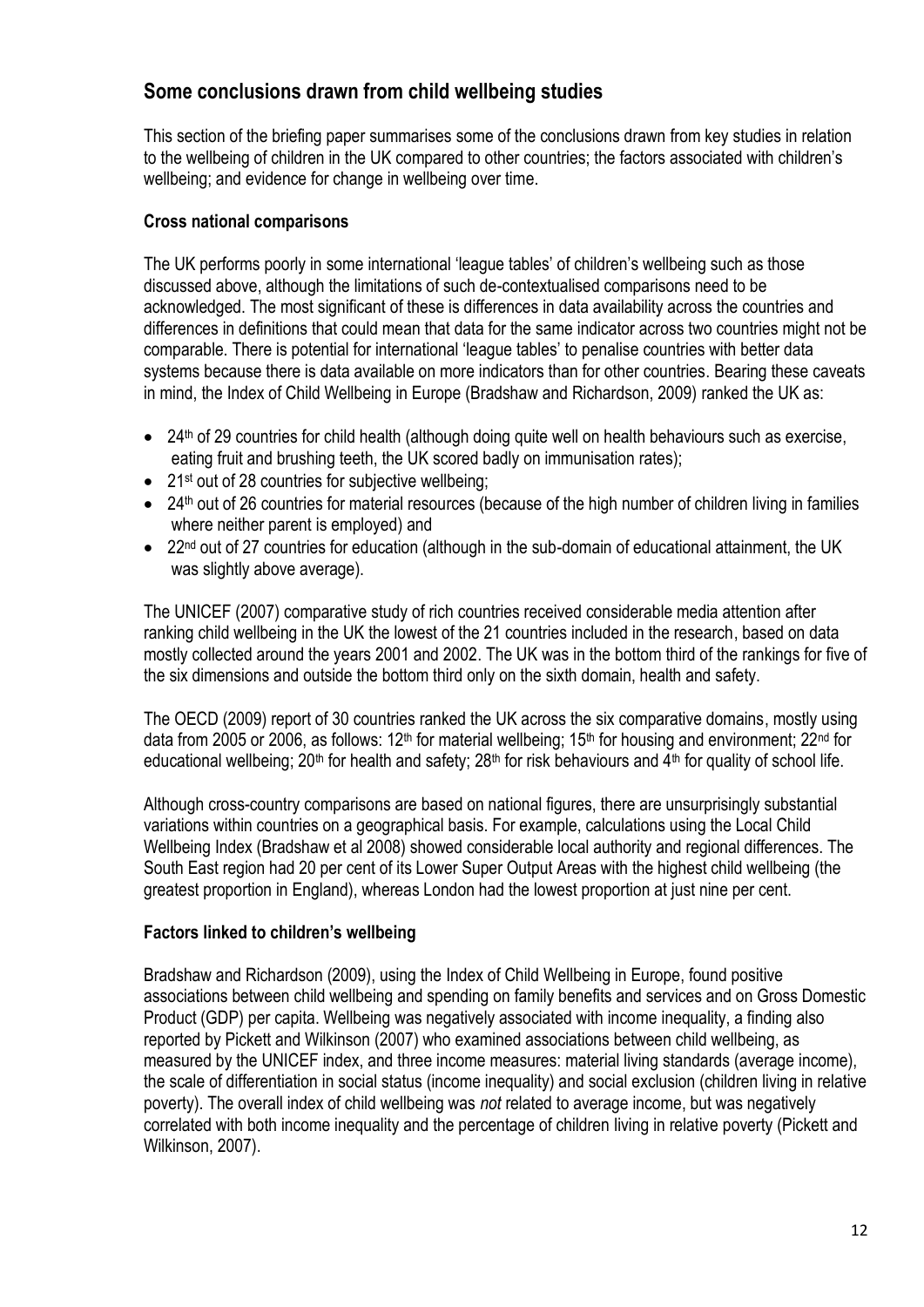Analysis within (rather than between) countries has also investigated the link between poverty and wellbeing. Tomlinson et al (2008) analysed data from the British Household Panel Survey (BHPS) and specifically the self-completed questionnaires by 11-15 year olds (British Youth Panel) which formed the basis for the measurement models of child-wellbeing. Four dimensions of child wellbeing were included in this analysis: home life (a measure of the child's relationship with their parents); educational orientation (a measure of how well the child is doing at school); low self worth (a single indicator of subjective wellbeing or lack of wellbeing); and risky behaviour (as a measure of risk-taking or anti-social behaviour). Combining these data with general indicators of household poverty (financial strain, material deprivation, environment, social isolation, civic participation and psycho-social strain), the study concluded that irrespective of the long-term impact of poverty, growing up in impoverished households directly impacted on the wellbeing of children and young people. Children who were poor were more likely than those who were not poor to have a more difficult home life, have negative attitudes towards school, to feel isolated and anxious and to engage in antisocial and risky behaviour.

The Child Wellbeing in Europe study found that there was no association between poor child wellbeing and the prevalence of 'broken' families, a conclusion also reached in a recent review of the evidence on family breakdown and children's wellbeing (Mooney et al., 2009). What seems to be more important to children's subjective wellbeing than family structure is the extent to which parents and children 'get along'. The Children's Society survey of schoolchildren (Rees et al, 2009) found that family conflict had the strongest association with child unhappiness, and a simple measure of how families were getting on was able to explain 20% of the variation in children's subjective wellbeing. Similarly, the Gutman et al (2010) analysis of longitudinal data indicated that positive family relationships were associated with improvements in children's wellbeing.

Although not investigated for this paper, there is also some evidence of a genetic influence on subjective wellbeing, modified by environmental factors (Roysamb et al., 2002)

#### **Changes in wellbeing over time**

Is children's wellbeing improving or getting worse? Time series data from the American Child and Youth Wellbeing Index, which focuses on tracking changes in children's wellbeing over time, found a marked decline in overall wellbeing from 1980 to 1994, followed by an increase to pre-1975 levels by 2000 and a continuing increase to 2007. However, the researchers expected a significant decline in the family and economic wellbeing domain (triggered by financial recession) and predicted that this would have a negative ripple effect across other domains, such as social relationships, health and community connectedness (Land, 2007).

An analysis of evidence on changes in the wellbeing of children in the UK, commissioned by Save the Children Fund (Bradshaw, 2005) found mixed results: most income/living standard indicators were improving as were most indicators of educational attainment, but some indicators were moving in the opposite direction, such as children's use of space, exclusion from schools and health.

The most recent Tellus survey of school children in England,Tellus4, gathered data from over 250,000 children in 3,699 schools in 2009. Compared to Tellus 3 conducted the previous year, substantial progress had been made in terms of satisfaction with parks and play areas. However, there had been a clear decline in emotional health and wellbeing, largely due to a fall in the number of children who felt they could talk to an adult other than their parent if they were worried about something. There had also been a slight drop in the measure for participation in positive activities (DCSF, 2010).

The wellbeing of individual children can also change over time. For example, the Children's Society survey (Rees et al., 2009) noted decreases in many aspects of subjective wellbeing as children became older, with happiness with school and family shown to decline, while happiness with friends tended to remain more constant. Analysis of the ALSPAC data (Gutman et al, 2010) showed changes in children's wellbeing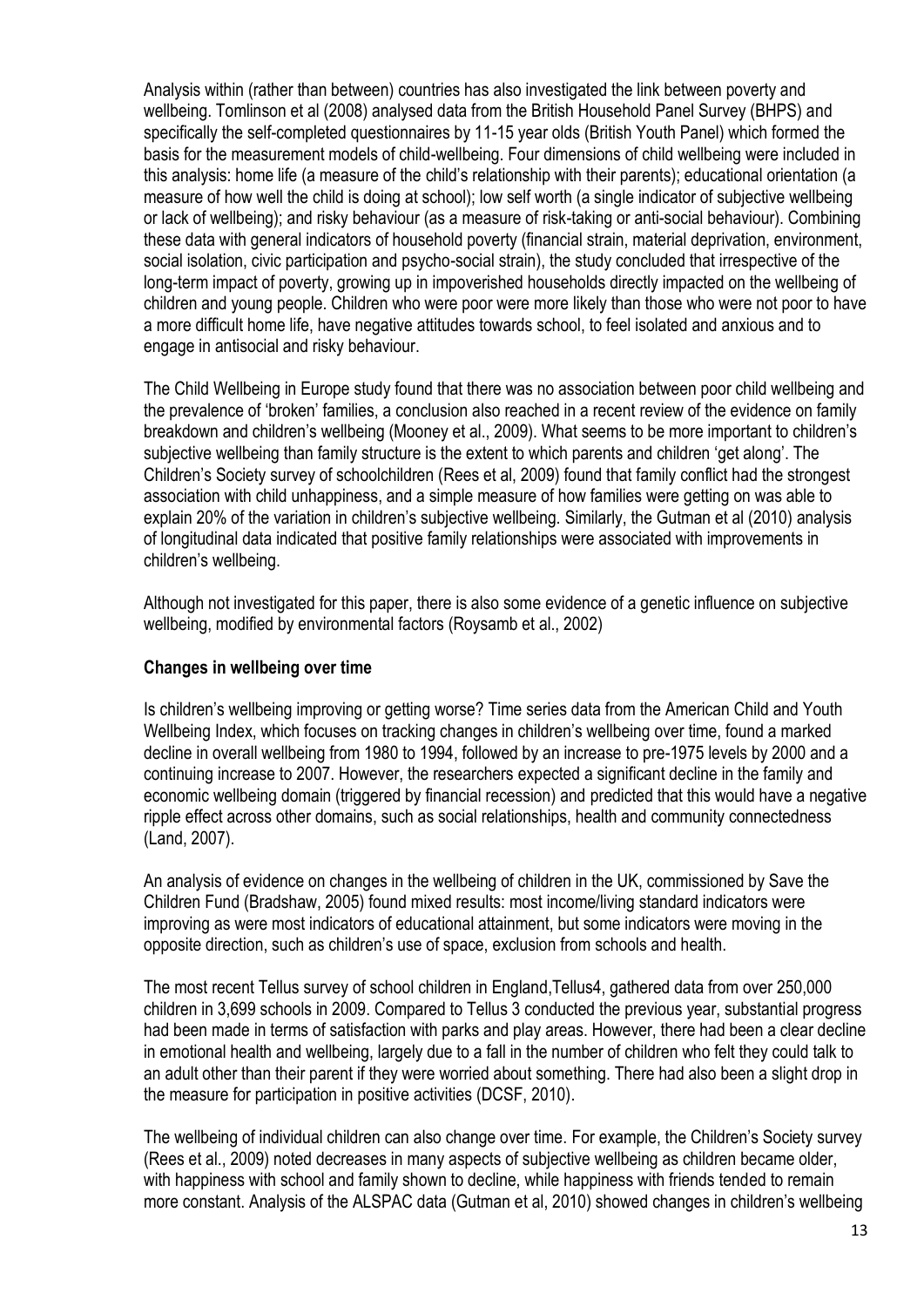both upwards and downwards between two age periods, mid childhood (7.5-10.5 years) and early adolescence (10.5-13.8 years). About 50% of children reported a change in their wellbeing over these time periods, with half identifying an increase in their wellbeing and half a decrease. The dimension of school wellbeing showed a marked decline, but changes in the other three dimensions (emotional, behavioural and social) were for the most part fairly small. Positive relationships with parents were closely associated with reported improvements in wellbeing over time. There was also a positive association between educational attainment and wellbeing and (to a lesser extent) a positive association with friendships.

### **The link between education and wellbeing**

Learning is closely intertwined with wellbeing. The school environment, as a context of learning, has been found to play an important role in children's social, emotional and behavioural wellbeing (Gutman and Feinstein, 2008). The positive association between learning and wellbeing has also been shown to be longitudinal – predicting change from childhood to adolescence. Children's learning and enjoyment in primary school predicts their later wellbeing in secondary school, with some gender differences. For boys, learning in primary school has the strongest influence on behavioural aspects of their later wellbeing, whereas for girls it is more predictive of social wellbeing (Gutman et al., 2010).

## **Variation in wellbeing between groups**

Increasing recognition is being given to the need to consider how wellbeing might vary for different groups of children and in different contexts, but there is little data on this in the large multi-national comparative studies. A particular concern is the relative lack of information about the wellbeing of younger children, since most surveys used in such comparisons are undertaken with children of secondary school age. It has been argued that the weighting of indicators should differ between children and young people. For example, the impact of a nurturing family background is likely to be especially important to young children's wellbeing, while older children are more influenced by their peers and so relatively poverty is likely to become a more influential factor (Thomas, 2009). An ongoing study by the National Children's Bureau and London Metropolitan University (using focus groups and seminars with early years practitioners and smallscale research with young children) is examining the concept of well-being in early childhood and how it can best be supported. This should contribute to the debate on appropriate dimensions of wellbeing for very young children. A conference and final report from this study is planned for early 2011.

Some cohorts of children and young people in the Children's Society survey (Rees et al, 2009) reported substantially lower than average levels of subjective wellbeing, including those not living with parents and young people with self-reported learning difficulties. Girls were more likely to identify unhappiness with respect to appearance than boys (21% compared to 13%), and such unhappiness increased to 28% of females when they reached 14-15 years of age. However, young people of African-Caribbean and Pakistani/Bangladeshi origin were significantly happier with these aspects of their lives.

## **Issues and challenges**

This briefing paper has described some of the key reports and activities, and in doing so drawn attention to the multiple ways in which child wellbeing is conceptualised and operationalised. In particular it has highlighted the complexities of arriving at a shared definition of child wellbeing, the difficulties of establishing domains which are comparable across time and place, and the lack of current consensus as to how child wellbeing might best be measured. Some of the key gaps in current conceptions and understandings of child wellbeing can be summarised as follows:

 Wellbeing, and child wellbeing in particular, are widely used concepts but have a weak theoretical basis. Theories surrounding child wellbeing have, however, become an increasing focus of research.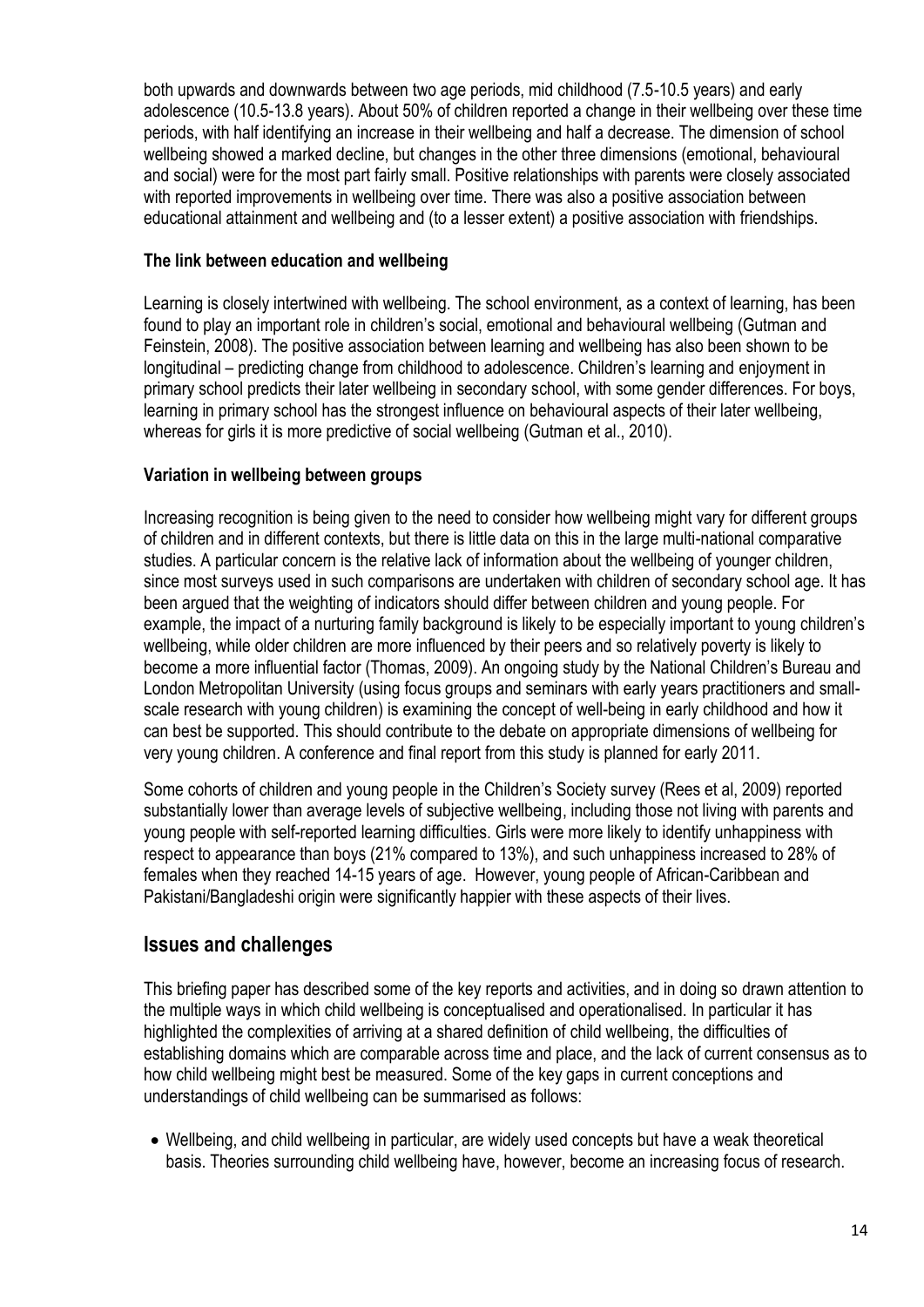- There are currently limited data on child wellbeing. This gap results from the fact that until recently, data have not been collected specifically to measure wellbeing but have drawn together and interpreted existing data sets (such as household surveys, economic indices) to draw some conclusions about child wellbeing. Such approaches have adopted different time scales and different definitions, making comparisons across data sets difficult.
- There is still a gap in relevant data for child wellbeing at different stages of development. Younger children (below the age of eight years) tend to be excluded from surveys. There is limited data available on the wellbeing of babies in-utero, or on young babies and children (other than social or deficit indices of injury, poverty, illness etc).
- Very limited data are available disaggregated by age, gender, disability, ethnicity, sexuality or by wider socio-economic or inclusion markers such as migrant status.
- Similarly, there is limited understanding of how 'culture' affects and interacts with notions of 'wellbeing' and of the cross cultural and cross class implications of wellbeing, particularly in relation to different expectations of childhood and what constitutes a 'good' childhood.
- There are evident difficulties in making comparisons in child wellbeing using indicators across widely variable contexts (as in the case of UNICEF Innocenti report, 2007).
- There are also difficulties in applying indicators of adult wellbeing to measure wellbeing among children, although there are attempts to address this. The research outlining young people's perceptions suggests that children and young people prioritise different aspects of wellbeing to those included in some of the traditional measures.
- There are evident risks of the pendulum swaying too far away from objective measures of wellbeing (using for example social indicators) towards very individualised concepts of child wellbeing, where the focus is exclusively on personal happiness and satisfaction. This risks 'wellbeing' becoming another form of consumption.
- There is still a lack of clarity with respect to how concepts of 'wellbeing' translate between different philosophical and professional disciplines such as critical sociology, political or social theory, psychology and health, and across different cultures and languages.
- In relation to subjective wellbeing, there are questions as to whether measures of subjective wellbeing can ever be robust enough to inform policy.

## **Future work on child wellbeing**

Building on recent work in this field, consolidation of workable definitions of childhood wellbeing and its constituent parts will help to take forward whatever approach is developed by Government or international bodies. From the literature and documentation reviewed, improvements in theorising and operationalising childhood wellbeing are likely to emerge from a shared understanding that childhood wellbeing:

- Is multidimensional
- Considers measures offering both objective and subjective perspectives on quality of life
- Incorporates the views and perspectives of children and young people themselves
- Focuses on attributes and strengths as well as difficulties and deficiencies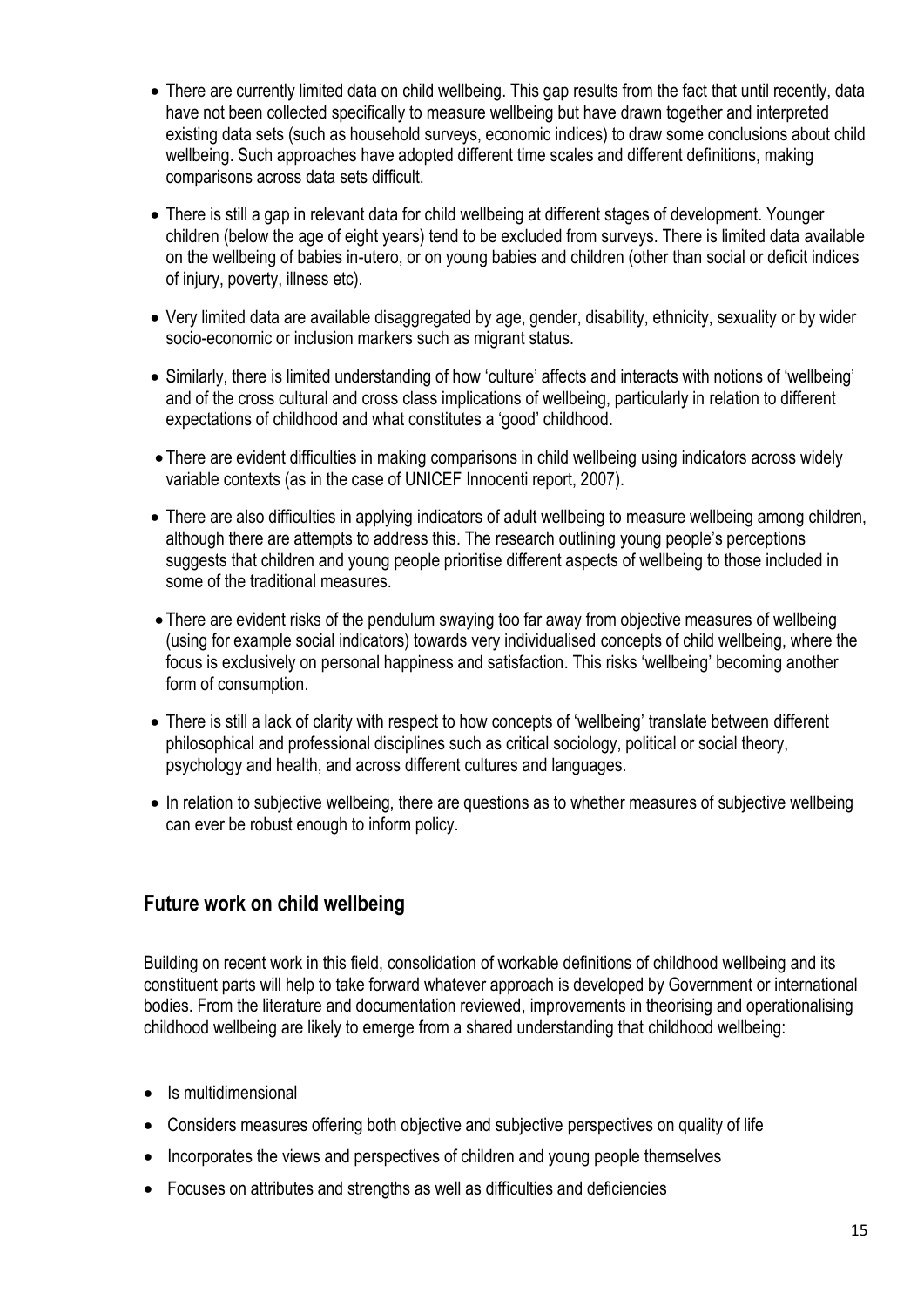- Considers the wellbeing of children in the 'here and now' and does not focus exclusively on long-term outcomes
- Incorporates measures of individual physical and emotional/mental wellbeing
- Incorporates measures which take account of the context of children and young people's lives
- Is considered at different stages of children and young people's lives (from in-utero through to the transition to adulthood)
- Pays attention to culture, gender, age and other personal characteristics and how these factors may influence feelings of wellbeing as well as objective child wellbeing outcomes
- Is not overly focused on mainstream contexts of young people's lives such as home and school but also considers the wellbeing of young people who are excluded from these environments, and differences across contexts.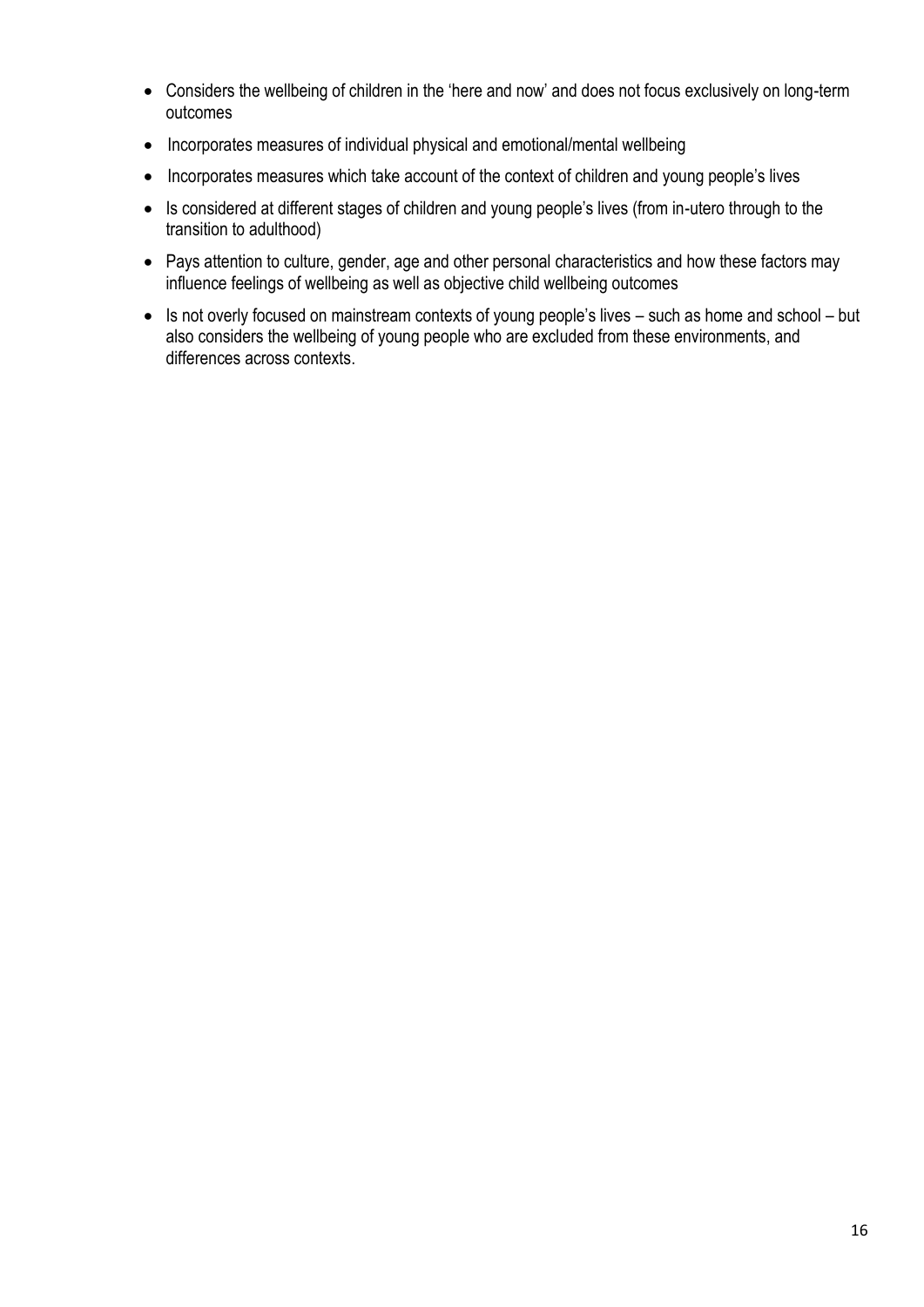## **References**

Axford, N (2009) Child well-being through different lenses: why concept matters. *Child and Family Social Work,* 14, 372-383

Bradshaw, J. (ed) (2005) *The wellbeing of children in the UK (second edition).* London: Save the Children

- Bradshaw, J. and Richardson, D. (2009) An index of child well-being in Europe, *Child Indicators Research*, 2, 3, pp. 319-351.
- Bradshaw, J., Bloor, K., Huby, M., Rhodes, D., Sinclair, I., Gibbs,I., Noble, M., Mclennan, D. & Wilkinson, K. (2009) *Local Index of Child Well-Being : Summary Report.* London, Department for Communities and Local **Government**
- Bradshaw, J., Noble, M., Bloor, K., Huby, M., McLennan, D., Rhodes, D., Sinclair, I. & Wilkinson, K. (2008) 'A Child Well-being Index at small area level in England', *Child Indicators Research* 2, 201-219
- Counterpoint Research (2008) *Childhood Wellbeing: Qualitative Research Study* Research Report DCSF-RWO31 Available at:<http://www.dcsf.gov.uk/research/data/uploadfiles/DCSF-RW031%20v2.pdf>
- Department for Children, Schools and Families (2010) *Local Authority measures for national indicators supported by the TellUs4 survey*. Statistical Release OSR 04/2010

<http://www.dcsf.gov.uk/rsgateway/DB/STR/d000908/index.shtml>

- Ereaut, G. and Whiting, R. (2008) *What do we mean by 'wellbeing'? And why might it matter?* DCSF Research Report DCSF-RW073
- European Commission (2008) Child poverty and well-being in the EU: current status and way forward. Brussels: European Commission
- Fattore, T, Mason, J & Watson E. (2007) 'Children's conceptualisations of their well-being'. *Social Indicators Research, 80, 1, 5-29*
- Fattore, T, Mason, J & Watson E. (2009) 'When Children are asked about their well-being: towards a framework for guiding policy'. *Child Indicators Research, 21, 1, 57-77*
- Federal Interagency Forum on Child and Family Statistics (2009) *America's Children: Key National Indicators of Well-being.* Washington, DC: US Government Printing Office. [http://www.childstats.gov/pdf/ac2009/ac\\_09.pdf](http://www.childstats.gov/pdf/ac2009/ac_09.pdf)
- Government Office for Science (2008) *Foresight Mental Capital and Wellbeing Project Final Report – Executive summary.* London: GO-Science
- Gutman, L.M., Brown, J., Akerman, R. and Obolenskaya, P. (2010). *Change in wellbeing from childhood to adolescence: risk and resilience*[. http://www.dcsf.gov.uk/research/data/uploadfiles/DCSF-WBL1001-](http://www.dcsf.gov.uk/research/data/uploadfiles/DCSF-WBL1001-Brief.pdf) **Brief ndf**

<http://www.learningbenefits.net/Publications/ResRepIntros/ResRep34intro.htm>

- Gutman, L.M. and Feinstein, L. (2008) *Determinants of Aspirations*. London: Centre for the Wider Benefits of Learning, Institute of Education.
- Hanafin S., and Brooks AM. (2005) *Report on the development of a national set of child well-being indicators.* Dublin: National Children's Office/TSO
- Keyes, C.L. and Waterman, M.B.(2003) 'Dimensions of wellbeing and mental health in adulthood', pp477-497 in M. Bornstein, L. Davidson, Keyes, C.L. and Moore, K (Eds) *Wellbeing: positive developments across the life course.* Mahwah, NJ, US: Lawrence Erlbaum Associates Publishers.
- Land, K. (2007) *Trends in Infancy/ Early Childhood and Middle Childhood Well-Being, 1994- 2006: A composite index of trends in the well-being of America's children and youth.* North Carolina, Duke University.
- Layard, R. And Dunn, J. (2009) A *Good Childhood: Searching for values in a competitive age*. London: The Children's Society
- Mooney A, Oliver C and Smith M (2009) *The impact of family breakdown on children's wellbeing: evidence review*. DCSF Research Report DCSF-RR113
- Morrow, V. & Mayall, B. (2009) 'What is wrong with children's well-being in the UK? Questions of meaning and measurement'. *Journal of Social Welfare and Family Law,* 31, 3, 217-229
- Nef and Action for Children (2009) *Backing the Future* Practical Guide 2: A guide to measuring children's *wellbeing.* <http://www.neweconomics.org/publications/guide-measuring-children%E2%80%99s-well-being>